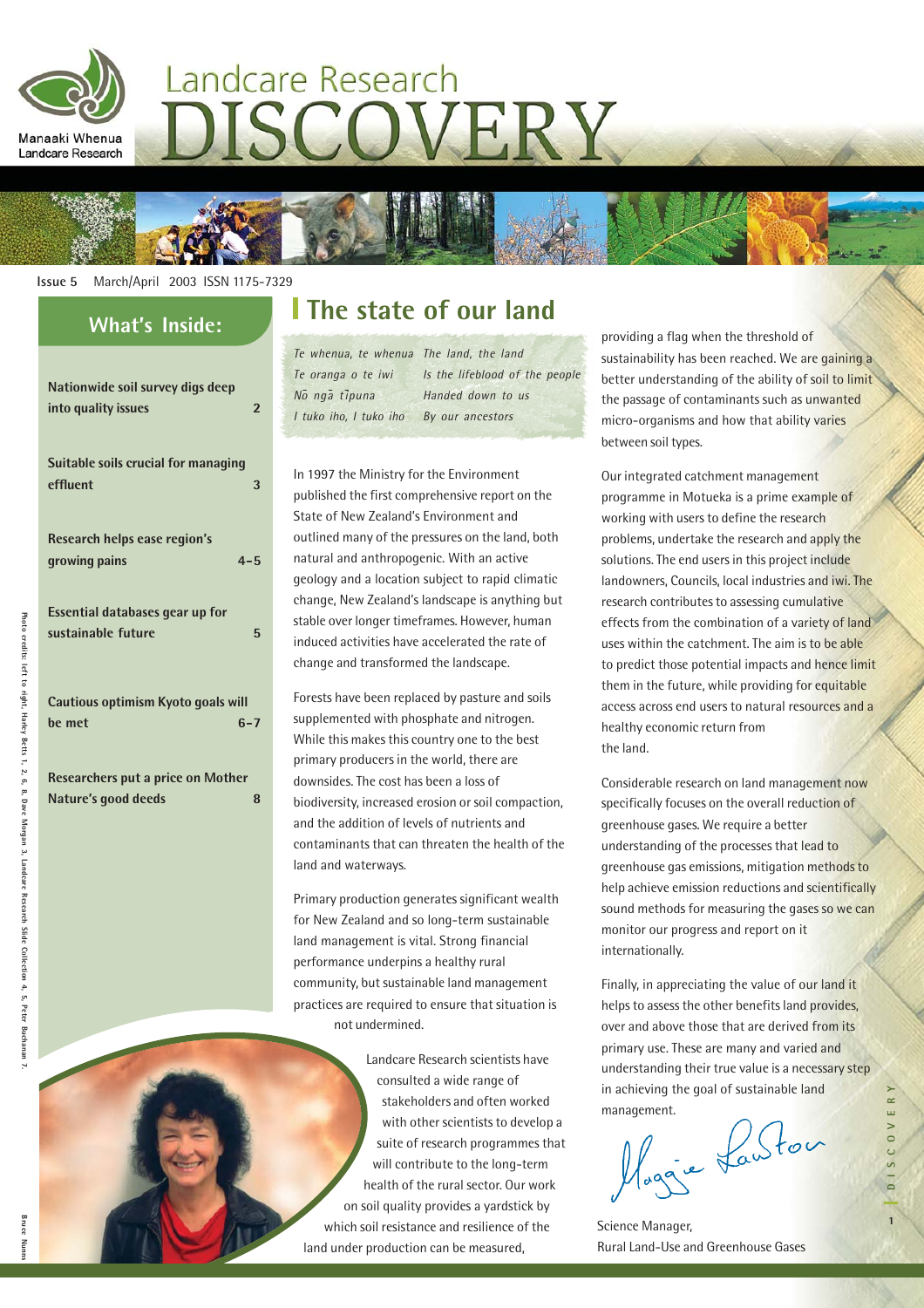

### **Nationwide soil survey digs deep into quality issues**

**Landcare Research scientists carrying out New Zealand's first large-scale soil quality survey have been surprised at some of their findings on the health and quality of our soils.**

They are also concerned that in years to come, some current land uses might not be sustainable.

Soil quality measures indicate how suitable a

soil is for a particular use, and how vulnerable it might be to degradation. Because New Zealand depends on its soil for agriculture and forestry, it is vital to retain good soil quality. During the survey scientists from Landcare Research, with input from Crop & Food Research scientists, sampled soils from more than 500 sites. These samples came from areas including indigenous forests, forestry blocks, tussock grassland, dairy and drystock pastures, orchards and arable crops.

Landcare Research scientist Dr Graham Sparling says the survey overturns a common perception of New Zealand's soil fertility.

"Our soils in their natural state are not particularly fertile, and while that's not a problem for our native plants, it is for farmers. For 150 years farmers have added lime and fertilisers to build up fertility so they can grow high yielding pastures and crops.

"Overall, New Zealand soils are in reasonable shape. But about 20 % of the soils surveyed caused us some concern, chiefly because of an excess of fertilisers, rather than a deficit. Also, more than a third of soils used for pastures and cropping were compacted more than is advisable."

Dr Sparling says increasingly intensive land use is a major challenge facing farming and forestry. "Market forces encourage increased production and productivity. High animal

stocking rates create high levels of nutrients from dung and urine. Most water quality problems in New Zealand are connected with these excess nutrients and contaminants



*Dr Graham Sparling checks soil cores to determine the degree of soil compaction.*

#### from farming.

"A complicating factor is that good quality land able to handle this increased pressure is being lost to urban expansion."

Dr Sparling says the findings of the 500 Soils project have implications for New Zealand's carbon emissions under the Kyoto Protocol.

"Soils can store huge amounts of carbon as organic matter and help us gain carbon

credits. But the survey showed that our pasture and forest soils could not store much more organic matter. They are already full. Putting crops into these soils only releases

> the stored carbon. The best way we can store more carbon is through planting trees and avoiding erosion."

The soil quality indicators developed for this survey are now being used by Regional Councils for their environmental monitoring, policy development, and State of the Environment reports. The information on soil quality is also used for environmental education, so that land users are made more aware of how their actions affect their soils and the wider environment.

Funding: Ministry for the Environment (Sustainable Management Fund), FRST (Foundation for Research, Science and Technology), and Territorial Authorities: Northland Regional Council, Auckland Regional Council, Environment Bay of Plenty, Hawke's Bay Regional Council,

Taranaki Regional Council, Wellington Regional Council, Tasman District Council, Marlborough District Council, Environment Canterbury.

Contact: **Graham Sparling** Landcare Research, Hamilton (07) 858 3700 SparlingG@LandcareResearch.co.nz

**2DISCOVERY**  $\sim$  $\vee$  0  $\sim$  $\overline{s}$  $\overline{\phantom{0}}$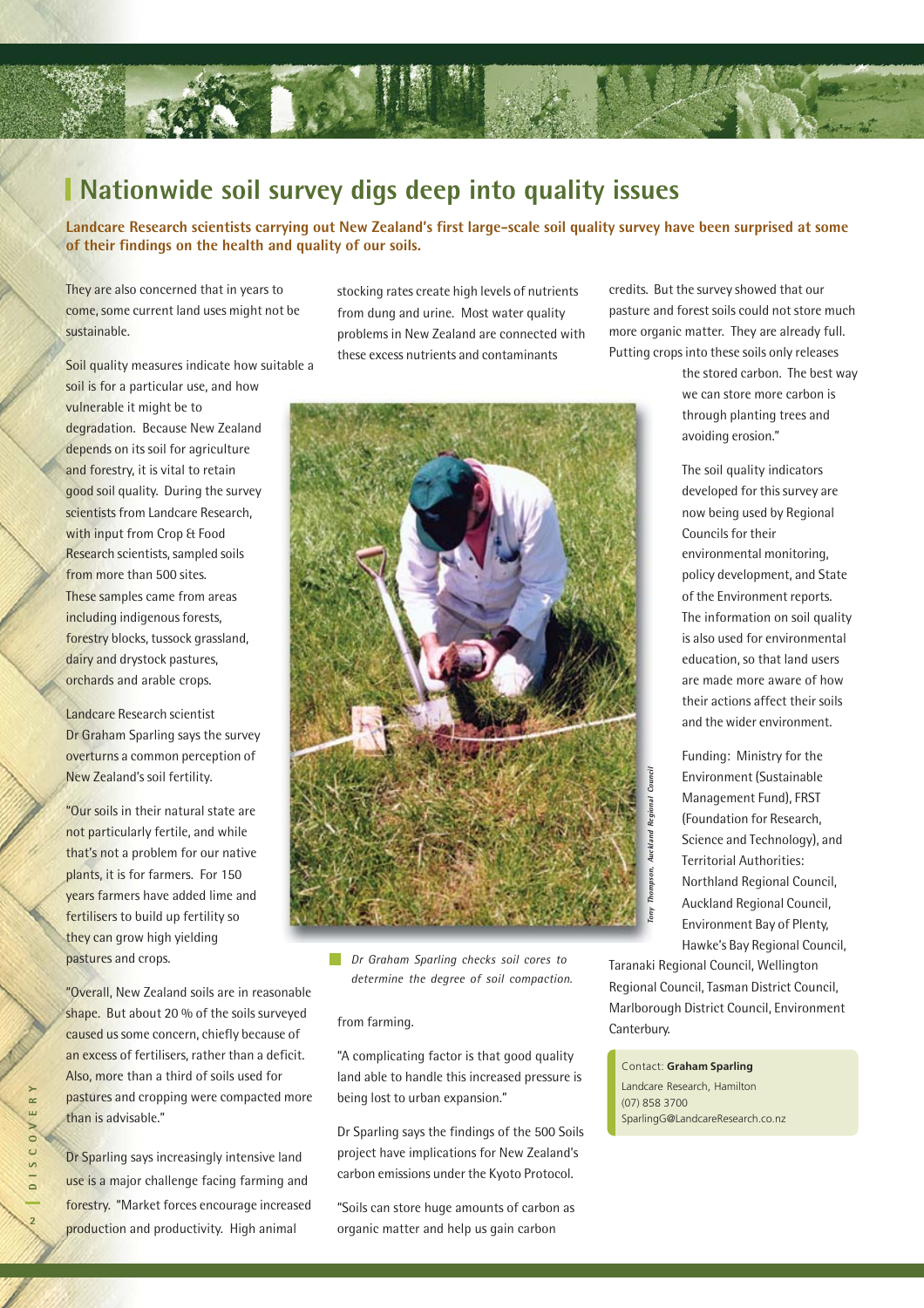### **Suitable soils crucial for managing effluent**

**Cow effluent: It's a well-publicised problem, and a smelly fact of farming life. Wherever there are dairy cows there is effluent, and it can contaminate waterways, bores and wells.**

Effluent is a major source of pathogenic microbes including campylobacter and salmonella bacteria. When ingested, these bacteria can cause sickness in animals and humans. Some soils filter microbes out of effluent better than others, and a study by Landcare Research scientists provides clear insights into which soils are the better filter.

To prevent effluent runoff reaching waterways, farmers treat dairy shed effluent in oxidation ponds where microbes are killed by the sun's UV light or biological processes. Alternatively, effluent is used for irrigation so microbes on the soil surface are killed by the sun and nutrients are returned to the soil.

Landcare Research scientist Malcolm McLeod leads a team of researchers investigating the degree to which microbes leach from different soil types. With cooperation from landowners they removed soil cores 50 centimetres wide and 70 centimetres high, each weighing up to 120 kilograms.

The research team spent many sleepless nights in the laboratory, irrigating each soil core over a period of 90 hours with five millimetres per hour of effluent. At regular intervals they collected the leachate draining out of the soil and analysed the concentration of microbes.

Mr McLeod says the research clearly shows that different soils treat effluent in different ways. "People often believe that effluent binds onto fine particles in clay soil, slowing down the transport of microbes through the soil so that any leachate to reach waterways has been thoroughly filtered.

"This is true in theory, but in clayey soils in many parts of Northland, the Hauraki Plains, and Southland, microbes can quickly move

through large holes and cracks, rather than being absorbed into the soil.

"The same probably occurs in the seasonally dry soils of Manawatu and the North Island's East Coast, and also in coastal sand dunes."

Mr McLeod says the alluvial soils of the Canterbury Plains are likely to have medium rates of microbial transport but are yet to be



*An informative comparison: Left: Raw dairy shed effluent. Centre: Leachate collected from 25 millimetres of effluent and 10 millimetres of rainfall applied to a clay soil. Right: The same leachate from a pumice soil.*

analysed. However, the volcanic soils of the central North Island and Taranaki are perhaps the best suited for effluent application.

"Microbes move only slowly through these volcanic soils because they have good filtering and binding characteristics and lack large soil cracks. Of the soils we tested, these had the cleanest leachate. Even the first litre of leachate to seep through was so clean you could drink it."

Mr McLeod says many people do not realise how leaky some of New Zealand's soils can be to microbes. "A considerable proportion of our flat to rolling land is made up of soils with many cracks, which pose a high risk of leaching microbes to surface and groundwater. In Southland alone, 40 percent of bores and wells tested contain faecal coliform bacteria that indicate potential contamination.1

"We hope that our work on soils will help bring home to people the need for care and caution in treating effluent. If conditions for

> applying effluent are poor, for example during heavy rain or when the soils are wet, we strongly advise people to select the most suitable soils for effluent irrigation, if there is a choice."

Mr McLeod also says that many farmers apply effluent to soils much more quickly than is optimum. "In the dairy farming heartland of Waikato, a typical irrigation rate would be 50 millimetres per hour, with some farmers irrigating at up to about 200 millimetres per hour.

"A much better rate would be 5 to 10 millimetres per hour. By irrigating at a slower rate, effluent has a better chance of moving through all of the soil and not just through the cracks so it has more chance for treatment."

Mr McLeod says future work on the project will include analysing more soil types to develop a comprehensive national overview. There will also be more work on determining variability within a soil type.

1 Southland's State of the Environment Report for Water, October 2000.

Funding: FRST (Foundation for Research, Science and Technology).

Contact: **Malcolm McLeod** Landcare Research, Hamilton (07) 858 3700 McLeodM@LandcareResearch.co.nz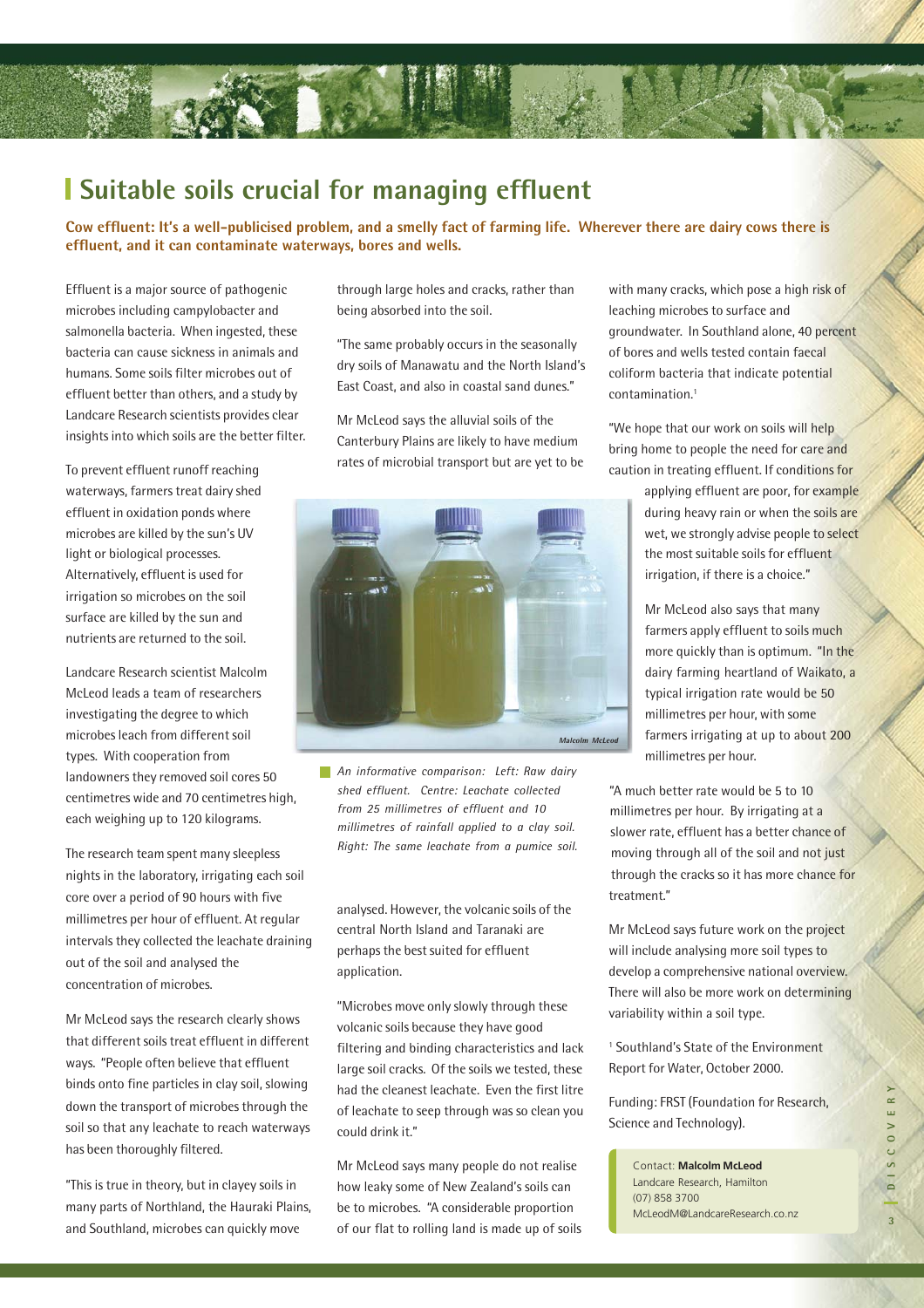

### **Research helps ease region's growing pains**

**An innovative research collaboration is achieving promising early results and is easing environmental pressures in an area of national economic importance – the Tasman District's Motueka River catchment.**

Tasman is New Zealand's fastest growing region. Newcomers are enticed there by the climate, relaxed lifestyle and fishing and farming prospects. But competing demands have created a string of contentious land and water management problems.

Demand for irrigation water clashes with the interests of the world-renowned trout

fishery. The huge potential for scallop, cockle and mussel fisheries in Tasman Bay may be threatened by land and river uses that affect water quality. There are also differing opinions on how land uses, including forestry and pastoral farming, affect river and groundwater flow and quality.

Landcare Research has joined forces with the Tasman District Council and the Cawthron Institute for the Integrated Catchment Management project (ICM). The researchers are looking holistically at the land, freshwater, coastal and human dimensions behind the problems. Landcare Research programme leader Andrew Fenemor has lived in the area all his life. Now two years into the project, he says practical gains are already being made as the community uses research results.

"For example, cow crossings have been built over rivers and streams, most notably over the Sherry River. Local farmers financed the bridges after we proved to them that cattle dirtying the streams were responsible for high levels of harmful bacteria."

The main focus of ICM is to develop models with community input, which predict the impact of activities on the land and in the



*An idyllic scene: the middle Motueka River valley is a pristine section of river bordered by a range of land uses, from horticulture to forestry to scrub. ICM's aim is to protect the health of the whole catchment, with help from the community.*

water. It aims to take the guesswork out of questions such as:

- · How do bacteria in river flows affect shellfish in Tasman Bay and where are the bacteria coming from?
- · How will gravel extraction affect how river sediment washes to the sea?
- · What will happen to river flows and water quality if we extend pine forests into scrubland?

And perhaps most importantly:

· What ways of moving forward will the community find equitable, acceptable and sustainable?

Mr Fenemor says drawing together all these research threads is an exciting process.

"Traditionally, researchers have answered all these questions separately, investigating parts of the picture without considering the whole. Our approach is multi-dimensional and integrative, and specifically addresses burning issues raised by the community.

"Community involvement is one of the boldest aspects of ICM. The project will be a success if the community and council continue to be motivated by, and act on, the research results. We are particularly heartened by the involvement of Motueka iwi groups, Te Atiawa, Ngati Rarua and Ngati Tama."

Mr Fenemor says researchers use a range of tools including computer models and the Internet to help people understand and talk about catchment processes from the ridge tops to the sea.

"Also we have now set up a Community Reference Group. One of its contributions has been to come up with an 'Influence Matrix' which ranks the community's perception of environmental, social and economic issues."

A local farmer, Lloyd Faulkner, says he feels his involvement in the reference group is useful.

"It seems to me that forest harvesting is putting more granite sand into the river and the river beaches are getting choked with weeds, which forces floods out over our farmland. The ICM research on sediment movement and gravel extraction will help landowners push for better river management."

Mr Fenemor says the relevance of ICM extends far beyond the Motueka catchment; the tools, models and approaches developed there will be transferable.

"ICM is of help and interest to other local authorities who are looking for ways to implement this integrated approach under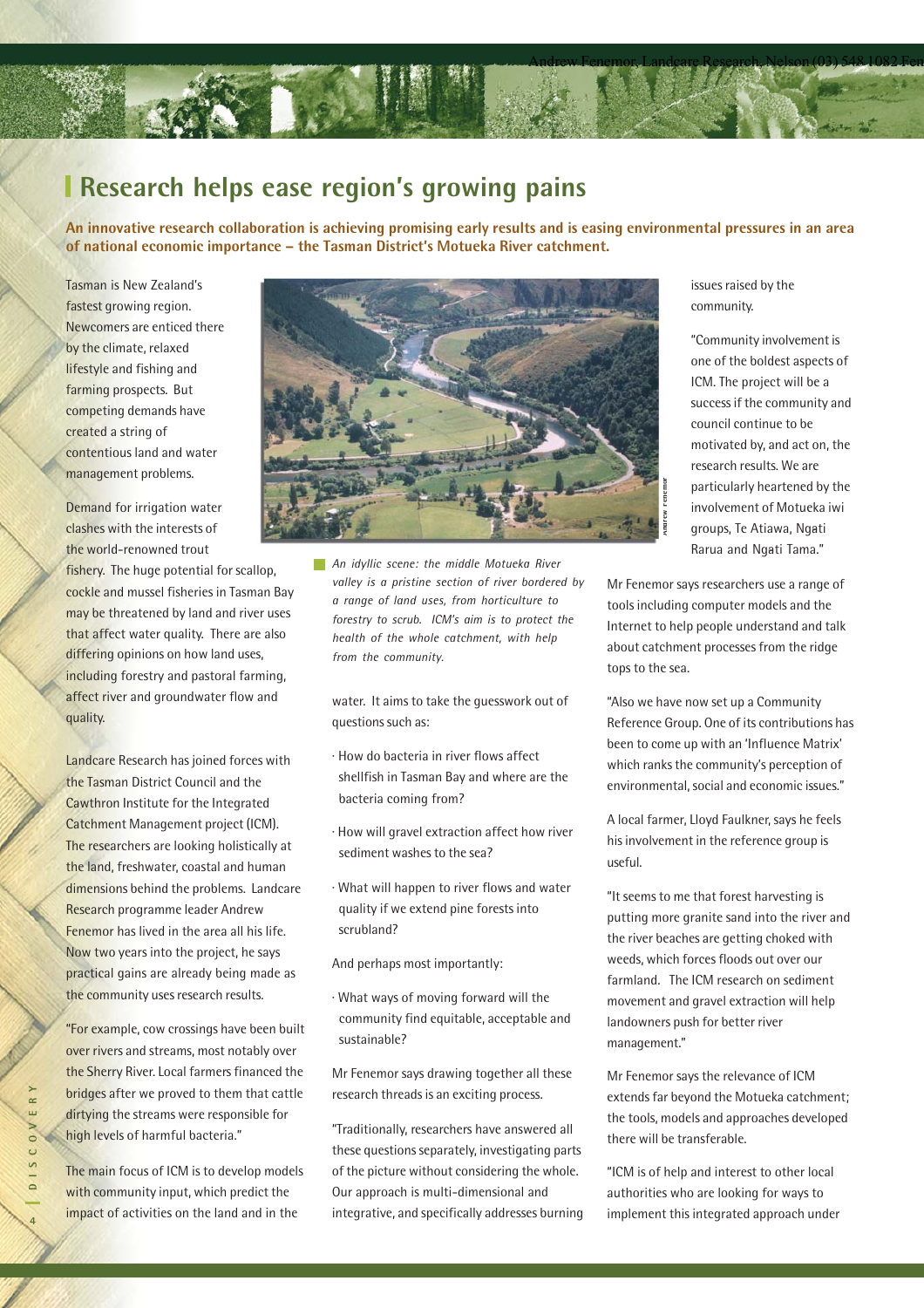

the Resource Management Act. Also, it is recognised by the UNESCO (United Nations Educational, Scientific and Cultural Organisation) HELP programme (Hydrology for the Environment, Life and Policy) as being at the vanguard of international research of

this type. UNESCO is citing the Motueka ICM project as an example which is inspiring 25 similar projects around the world." ICM website:

http://icm.landcareresearch.co.nz

Funding: FRST (Foundation for Research, Science and Technology)

Contact: **Andrew Fenemor** Landcare Research, Nelson (03) 548 1082 FenemorA@LandcareResearch.co.nz

### **Essential databases gear up for sustainable future**

**Landcare Research is enhancing two nationally significant soil databases, which are essential to help protect the environment and manage sustainable land development.**

One, known as the National Soils Database (NSD), contains descriptions of about 1500 soil profiles, together with their chemical, physical and mineralogical characteristics. The information is gained from excavated pits, usually up to 1.5m deep

The other, the Land Resource Inventory (LRI), was set up in the 1970s and is New Zealand's first comprehensive inventory of land resources. It has had a significant impact on land resource planning, and has been the principal map database used in the implementation of the Resource Management Act (RMA). For example, it is being used to show where soils are vulnerable to erosion, or where they are capable of intensive horticulture or agriculture. Areas are delineated on 1:50,000 scale maps with summary information on rock type, erosion severity, vegetation class, soil type and slope.

Landcare Research soil scientist Allan Hewitt says the challenges posed by more intensive land use and by New Zealand's ratification of the Kyoto Protocol provide new impetus for developing the databases.

"There were large investments in soil databases in the 1970s, but these dropped dramatically in the 1980s and 90s. Because of this, adequate data exists for only about a third of New Zealand soil types. However, priorities have changed again, and it is now much more important to have better data.



*Sampling soil to measure soil physical data for soils on the Canterbury Plains to fill a major gap in the National Soils Database. The data is being used to model pesticide and nitrate leaching for cropping and dairying.*

"We cannot confidently design and develop sustainable land use programmes unless we have adequate knowledge on soil and land use.

"We aim to have data complete for 80% of New Zealand within six years, and this will fill in key data gaps. We are also linking the databases to Landcare Research's new regional satellite information system ECOSAT (see Discovery Issue 2), and LENZ, an international award-winning GIS land classification system developed by Landcare Research with assistance from the Ministry for the Environment."

Dr Hewitt says the information contained in the two databases will help develop and

service the sustainable management aspect of the RMA. "Scientists and consultants have developed many models which require good environmental input data to help to predict the impacts of various environmental uses.

"However, that data is often missing so the models cannot be applied over large land areas.

"We also need better data on soil type and carbon absorption to

service research commitments resulting from New Zealand's ratification of the Kyoto Protocol," Dr Hewitt says.

**Trevor Webb**

"On top of this, there is increasing demand for us to extend the information to provide more help in matching soils to the most suitable crops and pastures, and to help predict crop performance. There is also demand for more data to help predict areas vulnerable to weed infestations, and to help predict erosion risks."

The databases are mainly used by central government, the Ministry for the Environment, the Department of Conservation and the Ministry of Agriculture and Foresty.

Funding: FRST (Foundation for Research, Science and Technology)

Contact: **Allan Hewitt** Landcare Research, Lincoln (03) 325 6700 HewittA@LandcareResearch.co.nz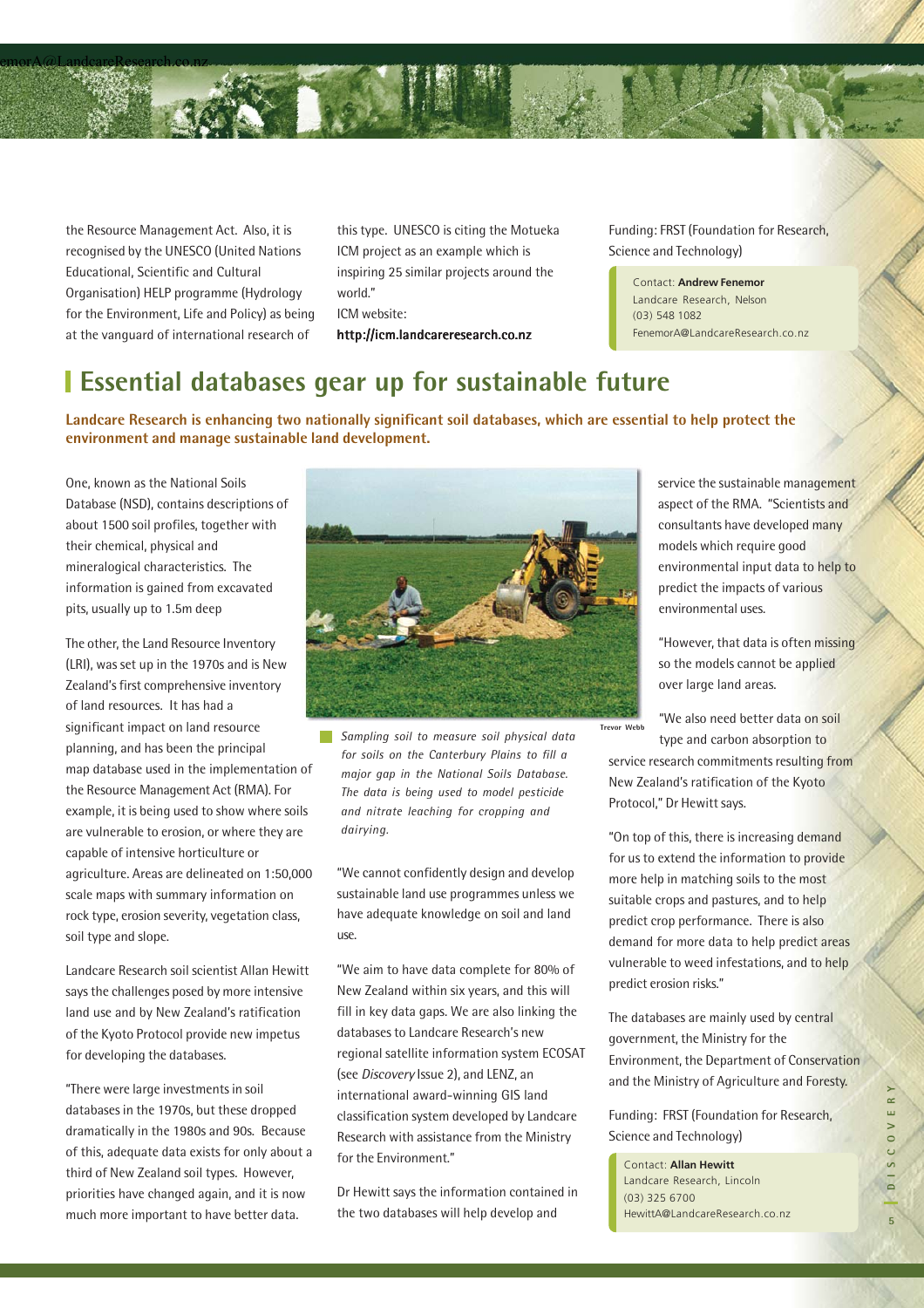

### **Cautious optimism Kyoto goals will be met**

#### **A potted history of research progress**

Landcare Research scientists are confident that researchers can achieve numerous complex goals to ensure that New Zealand meets its Kyoto Protocol obligations.

New Zealand ratified the Kyoto Protocol last December, signalling New Zealand's commitment to maintaining a stable climate to support our biggest earner, primary production, as well as helping preserve our native biodiversity.

Methane from ruminant animal breath is our most significant greenhouse gas. Methane,  $\mathsf{carbon}$  dioxide (CO $_2$ ) from industry and fossil fuels, and nitrous oxide from animal dung and urine, together make up 97% of New Zealand's greenhouse gas emissions.

Ratification legally binds us to reduce emissions to 1990 levels by between 2008 and 2112. Failure to achieve 1990 levels may mean New Zealand would have to buy credits internationally to offset those excess emissions.

To meet our Kyoto obligations we must urgently answer three questions: What were 1990 emission levels? How can we reduce emissions to those levels? And finally, how can we prove that we have done so? Dr Kevin Tate leads a team of 40 scientists from Landcare Research, AgResearch and NIWA on a major project to find the answers.

#### Time travel – 1990 and present levels

A crucial step is to establish the allimportant 1990 baselines. Dr Tate says this is a step New Zealand must take alone.

"New Zealand is unique in its high levels of methane and nitrous oxide emissions, and this places us among the top greenhousegas-producing nations per capita.

"We are collaborating with AgResearch to measure methane emissions from grazing animals, and verify abatement strategies when these are developed.



*Landcare Research's measurement system for methane emissions from farm animals on a paddock scale, operating at the Lincoln University Dairy Farm. The van (under a sunshade) houses the methane analyser and data control and processing devices. On the mast, air is drawn into the analyser and wind and temperature are measured.*

Landcare Research's Dr Frank Kelliher has developed novel paddock-scale techniques that measure air flow and concentration to calculate methane emissions from a herd of animals.

"Paddock-scale measurements will give us the means to **prove** whether or not we are reducing methane emissions."

Dr Tate says while an international method for calculating approximate nitrous oxide emissions exists, it fails to account for two variables important for controlling emissions in the New Zealand context – climate and soil type.

"Landcare Research scientists have developed a new improved model which takes into account the ability of these variables to simulate emissions at a regional and national level. It will help to reduce the very large uncertainty that currently exists in the national emissions inventory.1

"We are also working on estimates of nitrous oxide emissions at the paddock scale. In one unique project funded by the fertiliser

company Summit-Quinphos, Dr Surinder Saggar is testing a device attached to cattle that reduces emissions from their urine streams."

Dr Tate says that much also needs to be done to reduce uncertainties in the extent to which our forests offset our fossil fuel emissions by storing atmospheric CO $_{\textrm{\tiny{2}}}$ .

"New Zealand has good forest data from 1990, and therefore a good idea of the degree to which our emissions are being offset by planted forests. However, small but significant reductions in soil carbon are shown by our research when pines are planted into pastures.

"These carbon losses appear to be similar to the carbon stored in the forest litter, but are currently not included in our national emissions reporting. As better estimates become available, these losses will need to be reported to satisfy international good practice requirements.

"We have also made the first estimates of CO<sub>2</sub> captured by regenerating native scrub,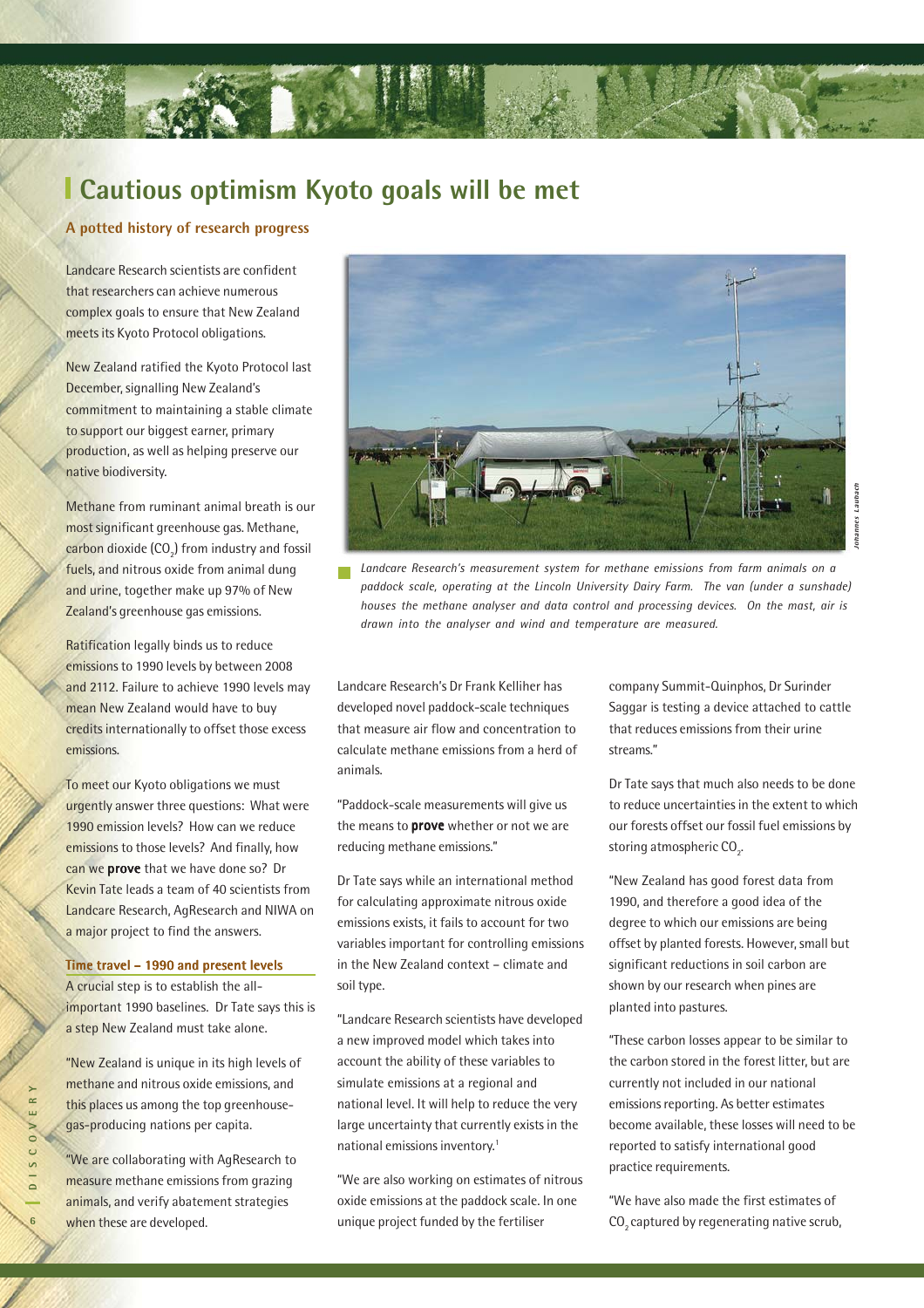which could be a valuable additional carbon sink. However, we have little data on the area of scrubland in 1990, so this too adds uncertainty."

The research also addresses the effects of erosion, a chronic national environmental problem. "Carbon loss through erosion is large but poorly quantified, and may need to be reported in future under the Kyoto Protocol.

"Dr Noel Trustrum is leading a project to fill this gap in knowledge so New Zealand delegates to a new round of international negotiations in 2005 will be prepared for a world beyond 2012 where all carbon losses and gains in New Zealand land systems may need to be counted."

Dr Tate says the more progress his team makes in reducing the uncertainty surrounding emissions levels, the greater the potential New Zealand has to be able to sell forest sink credits internationally in the future.

#### The crucial challenge – reducing emissions

Dr Tate says the most important step toward meeting Kyoto Protocol goals is to reduce emissions of the three key greenhouse gases and the research is helping develop tools to do this.

"Industry and the tourism and transport sectors are becoming increasingly aware of the need to reduce CO<sub>2</sub> emissions, especially with the prospect of a carbon tax looming.

"A great many useful programmes are being put in place, including Green Globe 21, which addresses concerns in the tourism sector, and Landcare Research's own EBEX21® programme, which helps users both reduce their  $\mathrm{CO}_\mathrm{2}$  emissions and offset emissions through regenerating native forest.

 "Erosion control measures such as reforestation will also help stem carbon loss." Nitrous oxide and methane are arguably the most challenging gases to reduce. "There are no magic bullets, besides reducing the number of farm animals, particularly dairy cows. So how can we alter an animal's metabolism so it produces less gas? AgResearch is investigating how animal metabolism can be altered and this will not only help us meet Kyoto obligations, but also help increase an animal's efficiency and therefore farm productivity."

However, poorly drained soils also lead to much higher emissions. Some 9% of dairy pastures are on poorly drained soils that are responsible for about 20% of nitrous oxide emissions.

"Soil drainage or restricting grazing in winter are interim strategies worth considering, because when soils are wet, emission levels are highest."

 All things considered, Dr Tate is cautiously optimistic that New Zealand will have surplus greenhouse gas credits to sell in 2008.

"Much research remains to be done. With adequate funding and staffing levels we will be able to provide improved inventories and mitigation methods over the next five years, as well as new tools to help verify emission reductions."

<sup>1</sup> See *Discovery* Issue 2 June/July 2002 p.5.

Funding: FRST (Foundation for Research, Science and Technology), with ancillary funding from MfE (Ministry for the Environment), MAF (Ministry of Agriculture and Forestry) and Summit-Quinphos (NZ) Ltd.

#### Contact: **Kevin Tate, Surinder Saggar, Noel Trustrum** Landcare Research, Palmerston North (06) 356 7154 TateK@LandcareResearch.co.nz SaggarS@LandcareResearch.co.nz TrustrumN@LandcareResearch.co.nz **Frank Kelliher** Landcare Research, Lincoln

(03) 325 6700 KelliherF@LandcareResearch.co.nz



*A dairy cow wears a yoke for collecting emitted air over a 24-hour period. After this period, the air is analysed for methane concentration. This animal-scale technique was developed and is operated by AgResearch, a subcontractor to Landcare Research's greenhouse gas programme.*